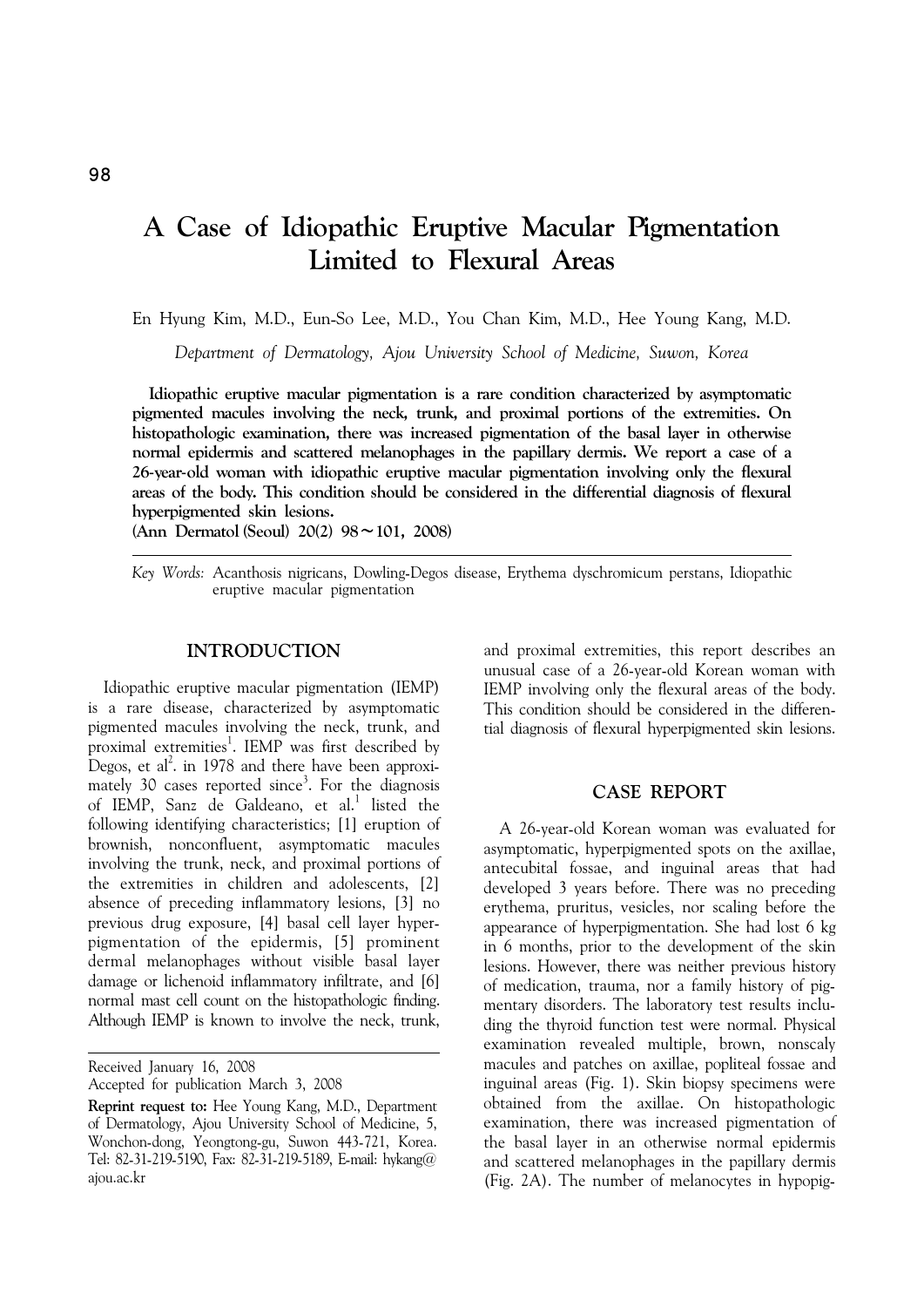

**Fig. 1.** Multiple, brown, nonscaly macules and patches. (A) Axilla, (B) Inguinal areas, (C) Popliteal fossa.



**Fig. 2.** (A) Basal hyperpigmentation and dermal melanophages (Fontana-Masson staining, ×100), (B) No increase in the number of melanocytes compared to normal lesions (NKI/beteb staining,  $\times$ 200).

mented skin were not different from perilesional normal skin (Fig. 2B). The patient was diagnosed with IEMP based on clinical and histologic findings.

# **DISCUSSION**

IEMP should be differentiated from erythema dyschromicum perstans (EDP), fixed drug eruptions, friction melanosis or postinflammatory hyperpigmen-

tation<sup>4</sup>. EDP, a common differential diagnosis to IEMP, is characterized by ash-colored macules with a slightly elevated erythematous border. The initial lesions, measuring a few millimetres in diameter, can extend peripherally over months and may form confluent patches. Histology of the inflammatory border shows vacuolar alteration of the basal keratinocytes, colloid bodies and moderate infiltrate of lymphocytes in the papillary dermis mixed with melanophages<sup>5</sup>. EDP can be separated from IEMP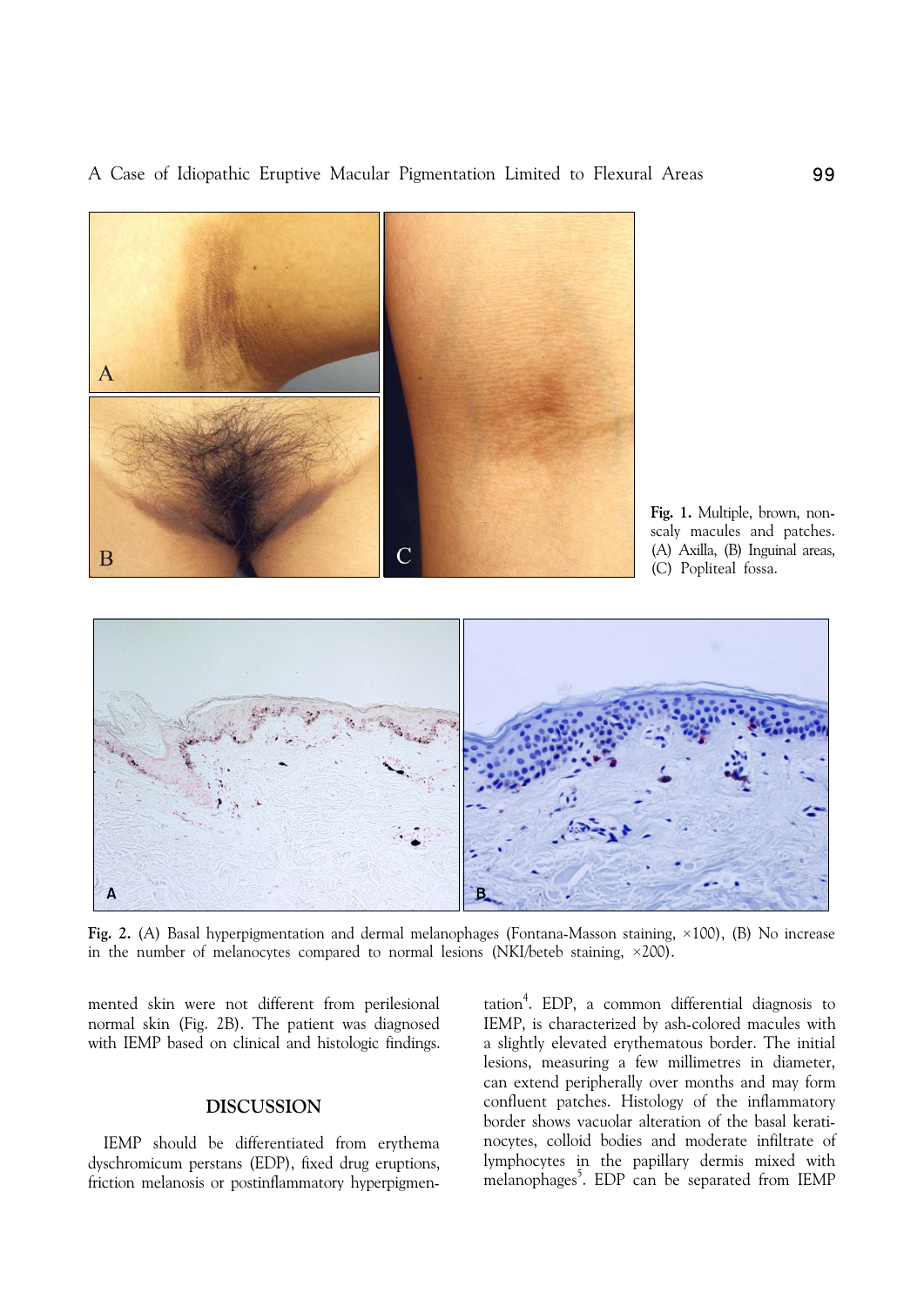by the different clinical appearance of the macules; grey with an erythematous border and possibly confluent in EDP vs. brownish and nonconfluent in IEMP. The brownish color of IEMP is explained by basal cell layer hyperpigmentation. Vacuolar alterations of the basal layer are seen only in EDP and not in IEMP. The lead-grey color of EDP lesions is reflected by prominent pigmentary incontinence. Friction melanosis is characterized by hyperpigmentation of the skin over the bony regions of the back and limbs occurring after prolonged rubbing with nylon towels and brushes. Histologic examination shows pigmentary incontinence and sporadic deposition of amyloid in the papillary dermis<sup>6</sup>. Thus it can be differentiated from IEMP clinically and histologically.

In our case, pigmentary disorders that involve the flexural areas like Dowling-Degos disease or acanthosis nigricans should also be considered. Dowling-Degos disease shows a reticulate or confluent distribution and has an autosomal dominant mode of inheritance. Pigmented comedone-like lesions, follicular hyperkeratotic papules and perioral pitted acneiform scars are also its features. Thin filiform, pigmented interconnecting epithelial strands are characteristic histopathological findings<sup>7</sup>. Differentiation from acanthosis nigricans was possible because characteristic clinical features in acanthosis nigricans show brown velvety or verrucous plaques. Also, the histopathological findings do not show basal pigmentation but instead show papillomatosis, hyperkeratosis and slight acanthosis<sup>8</sup>. Our patient did not have a family history of pigmentary disorders and the biopsy result was not consistent with Dowling-Degos disease or acanthosis nigricans.

The pathogenesis of IEMP remains unknown. Recently, association with pregnancy and Hashimoto thyroiditis has been reported suggesting the role of hormonal factors and autoimmunity in the etiopathogenesis of IEMP<sup>9</sup>. In our patient, hormonal imbalance due to sudden weight loss could be considered as a possible cause. This could be explained by the fact that hormonal changes had sensitized melanocytes and eventually caused hyperpigmentation<sup>9,10</sup>. However, the specific reason why the pigmentations were limited to the flexural areas is unknown.

Here, we describe a unique case of IEMP limited to the flexural areas in an adult. IEMP is known to appear on various parts of the body. In previous

Annals of Dermatology 100 EH Kim, *et al.* Vol. 20, No. 2, June 2008

> cases of IEMP in young children and adolescents, the lesions were usually distributed on the face, trunk and extremities $1-4,9$ . However, there has been no report of IEMP limited to flexural areas. Also, only a few cases have been reported in adults. The alleged rarity of this pigmentary disorder may be because of medical unfamiliarity with this entity, despite its characteristic clinical and histopathologic picture. The knowledge of this entity may be important to avoid unnecessary treatment because spontaneous resolution is to be expected within a period of several months to a few years. This condition should be considered as a differential diagnosis of flexural hyperpigmentation.

### **REFERENCES**

- 1. Sanz de Galdeano CS, Leaute-Labreze C, Bioulac-Sage P, Nikolic M, Taieb A. Idiopathic eruptive macular pigmentation: report of five patients. Pediatr Dermatol 1996;13:274-277.
- 2. Degos R, Civatte J, Belaich S. La pigmentation maculeuse eruptive idiopathique. Ann Dermatol Venerol 1978;105:177-182.
- 3. Volz A, Metze D, Bohm M, Bruckner-Tuderman L, Nashan D. Idiopathic eruptive macular pigmentation in a 7-year-old girl: case report and discussion of differences from erythema dyschromicum perstans. Br J Dermatol 2007;157:799-846.
- 4. Jang KA, Choi JH, Sung KJ, Moon KC, Koh JK. Idiopathic eruptive macular pigmentation: report of 10 cases. J Am Acad Dermatol 2001;44:351-353.
- 5. Schachner LA, Hansen RC, Happle R, Krafchik BR, Lucky AW, Paller AS, et al. Pediatric dermatology. 3rd ed. Mosby: Edinburgh, 2003:491- 524.
- 6. Siragusa M, Ferri R, Cavallari V, Schepis C. Friction melanosis, friction amyloidosis, macular amyloidosis, towel melanosis: many names for the same clinical entity. Eur J Dermatol 2001;11:545- 548.
- 7. Kim YC, Davis MP, Schanbacher CF, Daniel Su WP. Dowling-Degos disease (reticulated pigmented anomaly of the flexures): a clinical and histopathologic study of 6 cases. J Am Acad Dermatol 1999; 40:462-467.
- 8. McKee PH, Calonje E, Granter SR. Pathology of the skin with clinical correlations. 3rd ed. Philadelphia: Elsevier Mosby, 2005:615-617.